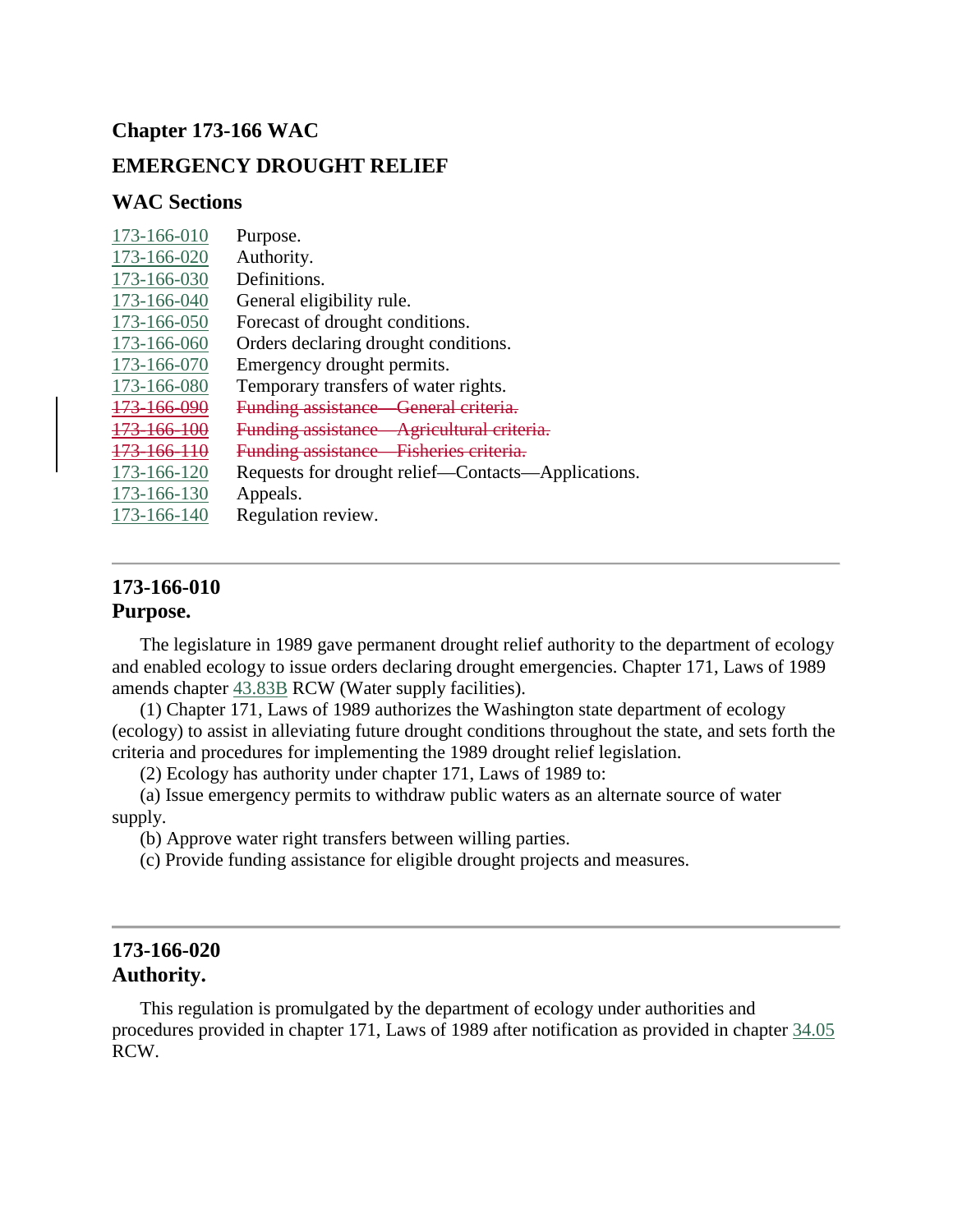## **173-166-030 Definitions.**

As used in this chapter:

(1) "Ecology" is the department of ecology.

(2) "Drought conditions" are water supply conditions where a geographical area or a significant part of a geographical area is receiving, or is projected to receive, less than seventyfive percent of normal water supply as the result of natural conditions and the deficiency causes, or is expected to cause, undue hardship to water users within that area.

(3) "Essential minimum" for the fisheries resource is:

(a) That amount of water or flow rate established as a regulation adopted by ecology pursuant to RCW [90.22.020](http://app.leg.wa.gov/RCW/default.aspx?cite=90.22.020) or [90.54.050;](http://app.leg.wa.gov/RCW/default.aspx?cite=90.54.050)

(b) That amount of water or flow placed as a proviso on a water right permit or certificate; or

(c) That amount of water or flow established on an interim basis to assure the maintenance of fisheries requirements. Such a determination will be made by ecology, in consultation with, among others, the departments of fisheries and wildlife, any concerned federal agencies, and affected Indian tribes.

(4) "Executive water emergency committee (EWEC)" is a committee, chaired by the governor's office, including members of state, local, and federal agencies which reviews water supply information provided by the water supply availability committee and determines potential effects of water shortages upon the state of Washington. Affected Indian tribes will be invited to participate.

(5) "Geographical area" is an area within the state of Washington which can be described either by natural or political boundaries and which can be specifically identified in an order declaring a drought emergency. Examples of specific geographical areas include, but are not limited to:

(a) The state of Washington.

(b) Counties.

(c) Water resource inventory areas (WRIAs) as defined in chapter [173-500](http://app.leg.wa.gov/WAC/default.aspx?cite=173-500) WAC.

(d) Individual watersheds which constitute only a portion of a WRIA but whose boundaries can be topographically described.

(e) Groundwater management areas and subareas as defined in chapter [173-100](http://app.leg.wa.gov/WAC/default.aspx?cite=173-100) WAC.

(f) Designated sole source aquifers.

(g) Combinations of the above areas.

(6) "Normal water supply" is, $\div$ 

 $(a)$  Ffor the purpose of the determiningation of drought conditions, the medianaverage amount of water available to a geographical area on an annual basis, relative to the most recent 30-year base period used to define climate normals. The determination of drought conditions will consider seasonal water supply forecasts, other relevant hydro-meteorological factors (e.g., precipitation, snowpack, soil moisture, streamflow and aquifer levels) and also may consider extreme departures from normal conditions over sub-seasonal timeframes. based upon evaluation of precipitation, streamflow, snowpack and other hydrological and meteorological factors.

(b) For the purpose of eligibility for drought assistance: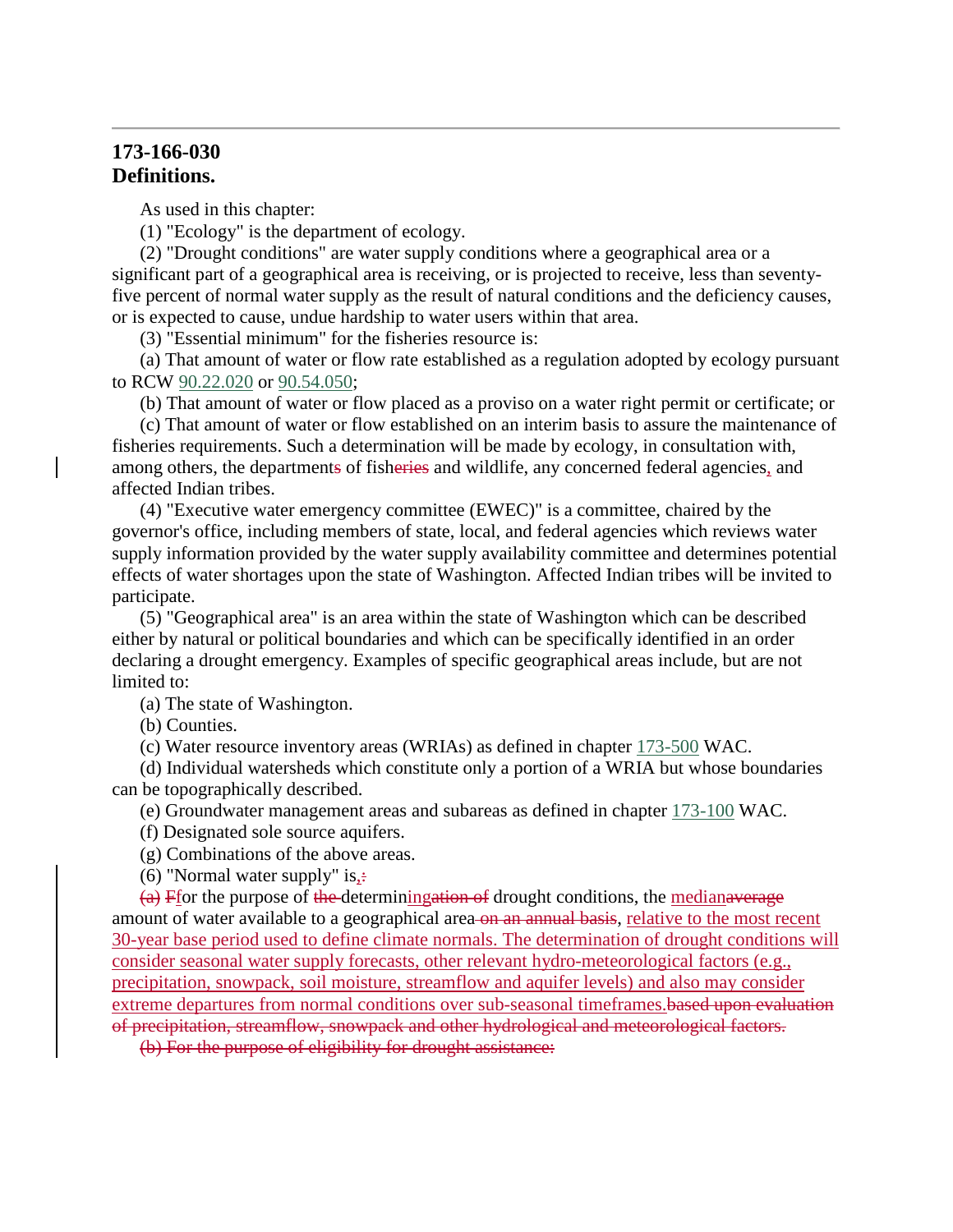(i) That amount of water put to beneficial use during the irrigation season for the irrigation of one or more crops, using reasonably efficient practices, including reasonable conveyance losses, under a valid water right permit or certificate, or a supported registered water right claim; or

(ii) That amount or flow of water required for normal operations of fish hatchery or fish passage facilities. Such facilities, where required by law, must be operating under a valid water right permit or certificate, or under a supported registered water right claim; or

(iii) The median amount or flow of water that is historically required to provide normal instream habitat conditions for the existing fishery population.

(7) "Previously established activities" include:

(a) The irrigation of a specified number of acres, using reasonably efficient practices, under a valid water right permit or certificate, or a supported registered water right claim.

(b) Those fish-management activities presently employed to maintain the fisheries resource. The resource itself must neither be restored nor enhanced by drought relief actions available under the provisions of this chapter.

(c) The delivery of water by public and private entities through existing supply systems to present populations, areas, and/or facilities for purposes that are nonagricultural and nonfishery related.

(8) "Reasonably efficient practices" are those practices including, but not limited to, methods of conveyance, use, and disposal of water which are reasonable and appropriate under the circumstances to bring about water use efficiency as determined by an area-specific application of criteria identified by ecology, which may include, among others:

(a) Customary practices in the area;

(b) Reasonableness of any facilities at the time of installation;

(c) Cost of improvements and impacts of the costs of upgrading facilities on the continued use of water by an appropriator;

(d) Changes in water use practices and technology; and

(e) Impact of alternative water use practices on other water uses and the environment.

(9) "Supported registered water right claim" is a registered water right claim which includes sufficient evidence to satisfy ecology that a valid water right would be confirmed should the claim be adjudicated. Applications made for emergency drought permits, or water transfers, or funding assistance under this chapter must incorporate, either by reference or inclusion, necessary information to enable ecology to make an informed determination with respect to the claim. Such information may include, but is not limited to:

(a) Documentation of continuous historical exercise of the claimed right;

(b) Historical maps depicting the historical means of irrigation and the areas covered by the claimed right;

(c) Legal documentation, including any previous court or administrative board decisions, which addresses the historical nature and extent of the claimed right;

(d) "Old-timer" testimony which addresses the historical nature and extent of the claimed right.

(10) "Water supply availability committee (WSAC)" is a committee, with a core membership consisting of ecology, the National Weather Service, the Soil Conservation Service, the U.S. Geological Survey, the U.S. Bureau of Reclamation, and other federal agencies involved in water supply forecasting, which reviews pertinent hydrological and meteorological information and assesses water supply conditions for the state of Washington.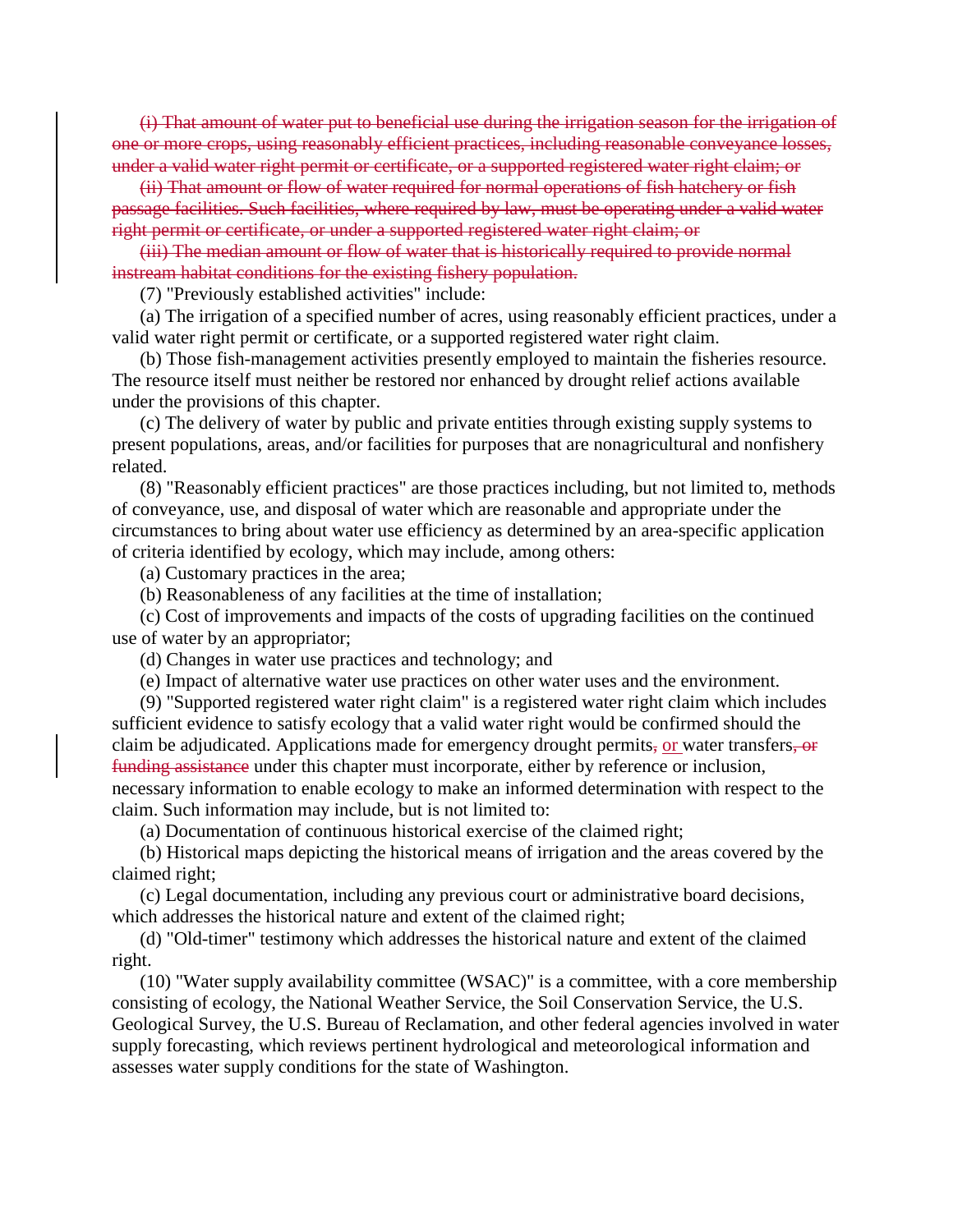# **173-166-040 General eligibility rule.**

 $(1)$  Applications for emergency drought permits or, water transfers, or funding assistance must be made on a form provided by ecology for that purpose, and submitted in the manner stipulated.

(2) Applications made under this chapter will be processed only for previously established activities in a geographical area or part of a geographical area declared to be suffering from drought conditions. Where required by law, such activities must be conducted under a valid water right permit, certificate, or supported registered water right claim.

(23) Applications will be processed if the water user is receiving, or is projected to receive, less than seventy-five percent of normal water supply for the previously established activity and experiencing or expected to experience undue hardship as a result.

(34) All permits and approvals issued under this chapter will be subject to existing rights.

(45) Water obtained through the issuance of temporary permits or, water right transfers, and/or funding assistance for projects or measures must be put to beneficial use in lieu of water which is unavailable because of drought conditions.

(56) All permits and approvals issued under this chapter will be of a temporary nature and will contain an expiration date.

## **173-166-050 Forecast of drought conditions.**

(1) Whenever it appears to the department of ecology that drought conditions as defined in WAC [173-166-030\(](http://app.leg.wa.gov/WAC/default.aspx?cite=173-166-030)2) either exist or are forecast to occur, ecology will consult with the state's water supply availability committee (WSAC) or its successor. Other appropriate sources of water supply information, such as the Columbia River water management group and the U.S. Army Corps of Engineers, may be consulted by the WSAC as needed.

(2) Should the water supply availability committee determine that a geographical area  $\theta$ part of a geographical area is receiving, or is likely to receive, seventy-five percent or less of its normal water supply, it will advise the executive water emergency committee (EWEC) and the Indian tribes within the area of that fact. The executive water emergency committee EWEC will then make a determination as to whether or not undue hardships will occur as a result of the shortage.

(3) Should the executive water emergency committee EWEC determine that an area will suffer undue hardship as a result of a reduced water supply, it will submit a recommendation to that effect to the governor for written approval. Affected Indian tribes will be notified at the time such a recommendation is submitted.

(4) Upon securing the written approval of the governor, ecology will then issue an order declaring a geographical area or a significant part of a geographical area to be suffering from drought conditions and publish that order in a newspaper of general circulation in the area affected by the order.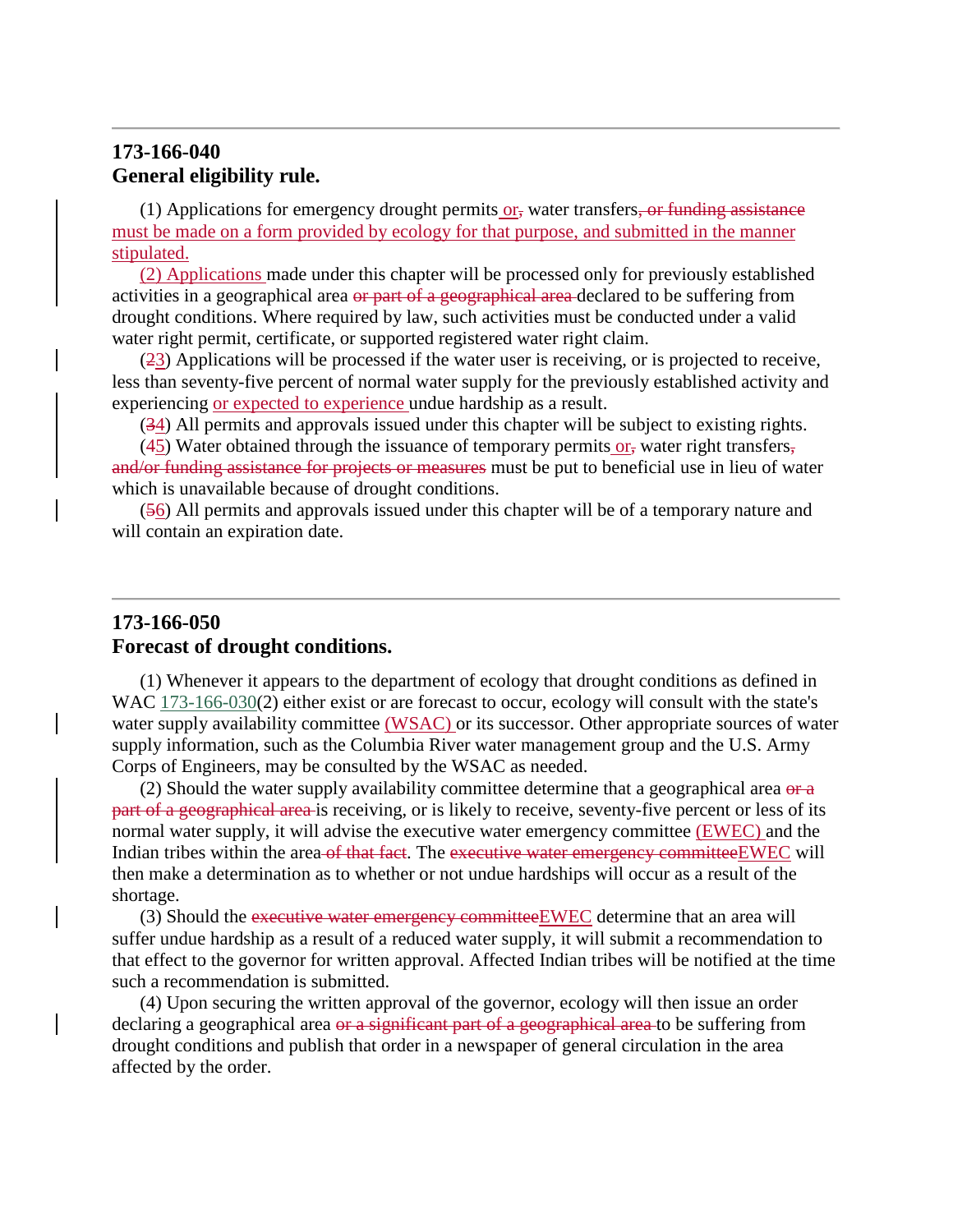(5) The determination of drought conditions will be based upon the updated seasonal forecast as applied to the water supply conditions within the designated geographical area or part of a designated geographical area.

## **173-166-060 Orders declaring drought conditions.**

 $(1)$  If the department of ecology determines that a geographical area or part of a geographical area is suffering from drought conditions, it may, upon the advice of the WSAC water supply availability committee, with the concurrence of the **EWEC** executive water emergency committee, and the written approval of the governor, issue an order to that effect.

(2) The order declaring drought conditions for a geographical area  $\Theta$  area  $\Theta$  area geographical area must contain the following elements:

(a) A description of the geographical area  $\theta$  part of a geographical area which is being so designated.

(b) The facts leading to the issuance of the order.

(c) The statutory authority upon which the order is being issued.

(d) The commencement date and termination date of the order. The termination date may be no later than one calendar year from the date the order is issued.

(e) Brief descriptions of the emergency actions which are possible under the order.

(f) Provisions for the termination of withdrawals if essential minimum flows are jeopardized.

(3) Ecology must publish the order declaring a geographical area  $\theta$  and  $\theta$  a geographical area to be suffering from drought conditions in a newspaper of general circulation in the area affected by the order.

(4) Persons may file written protest as to the contents of the order with ecology. Ecology will have fifteen calendar days from the date of receipt of the protest in which to consult with members of WSAC, EWEC, and the governor and make a determination as to its validity, using the procedure specified in WAC 173-166-050.

(5) A person who believes that an area should be declared to be suffering from drought conditions may petition ecology for such a declaration. Upon the receipt of such a petition, ecology will have fifteen calendar days from the date of receipt of the petition in which to make a determination as to its validity, using the procedure specified in WAC [173-166-050,](http://app.leg.wa.gov/WAC/default.aspx?cite=173-166-050) and provide a decision to the applicant. The petition should contain the following information:

(a) A description of the geographical area  $\Theta$  part of a geographical area which is being requested for designation.

(b) The nature of the relief sought in requesting such a designation.

(c) The facts upon which the petition is based.

(6) Orders declaring areas to be suffering from drought conditions may, with the written approval of the governor, be amended one or more times to change the termination date, provided that the termination date of the order, as amended, is no more than two calendar years from the date the order is first issued.

(7) Orders declaring areas to be suffering from drought conditions may be issued for different areas of the state and sequentially for the same area if drought conditions persist.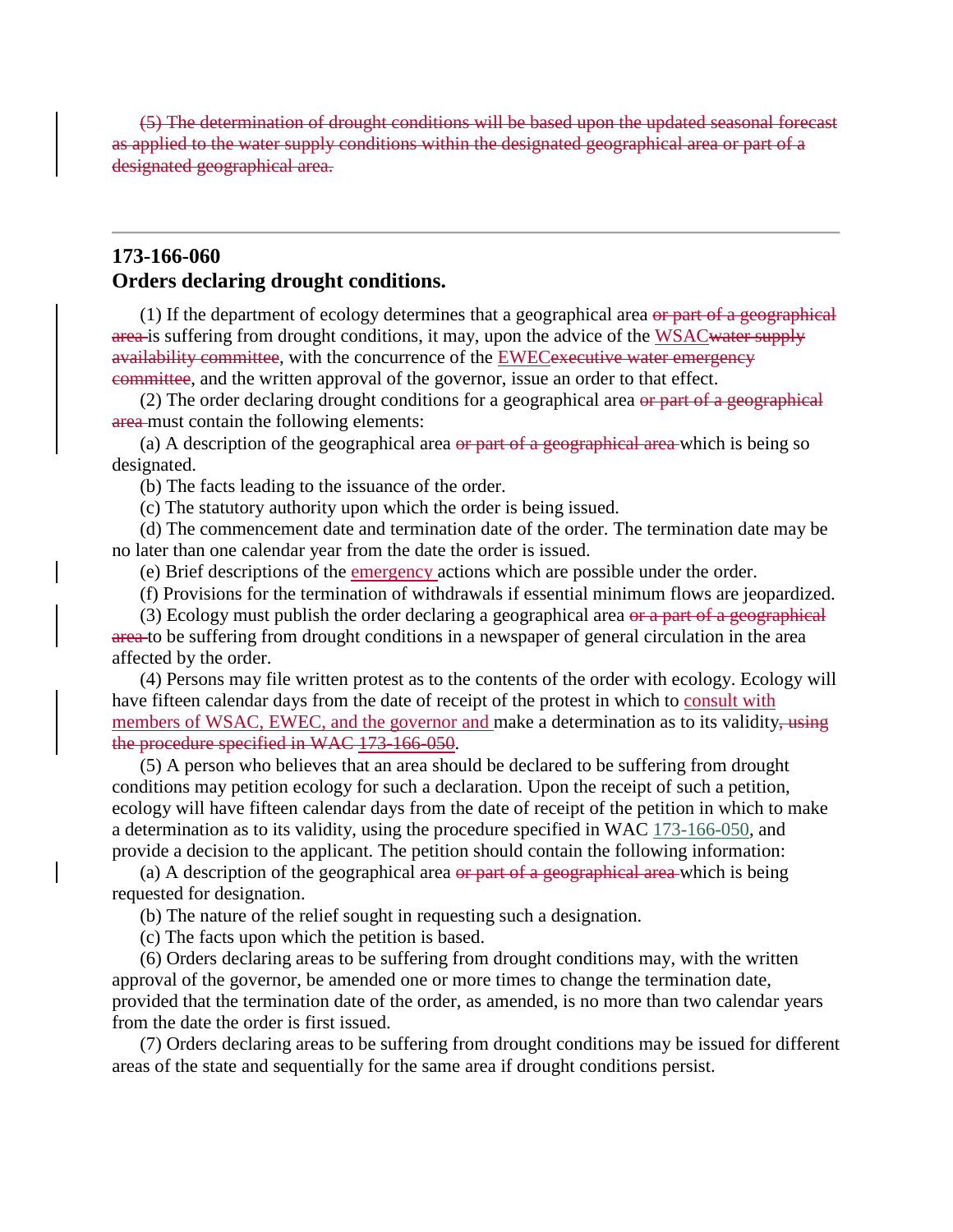# **173-166-070 Emergency drought permits.**

Ecology may allow water users to obtain water from alternate sources during drought conditions. To accomplish this, ecology may issue emergency drought permits authorizing withdrawals of groundwater and surface water, including dead storage in reservoirs. Permits will be processed under the following criteria:

(1) Applicants must be conducting a previously established activity within a geographical area or part of a geographical area declared to be suffering from drought conditions.

(2) An application will be processed if the water user is receiving, or is projected to receive, less than seventy-five percent of normal water supply, as the result of natural drought conditions, for the previously established activity and experiencing, or is expected to experience, undue hardship as a result.

(3) Ecology, plus all state and local agencies with authority to issue permits or other authorizations in connection with emergency actions authorized under the provisions of this chapter, will have fifteen calendar days from the date of receipt of the respective application(s) in which to provide a decision to the applicant. Agencies with authority to review applications for emergency drought permits, such as under RCW  $75.20.050$ , and affected Indian tribes will have fifteen calendar days from the date ecology receives the application in which to provide ecology with an opinion as to any effects of the proposed withdrawal.

(4) Waters authorized to be withdrawn must be used in relation to a previously established activity as defined in this chapter. The permit must not cover irrigation of new lands, restoration or enhancement of the fisheries resource, or a new water usesupply in addition to the normal amount used than practiced in the past by individuals, private entities, or public bodies.

(5) Waters to be withdrawn must constitute an alternate (supplemental) water supply to the user's normal source of waterEmergency drought permits may authorize replacing all or a portion of the normal supply that is unavailable due to drought, but cannot increase authorized use.

(6) The withdrawal must not reduce flows or levels below essential minimums necessary to assure the maintenance of fisheries requirements and to protect federal and state interests including, but not limited to, power generation, navigation, water quality, and existing water rights.

(7) Emergency drought permits issued under this chapter will be temporary in nature and must expire no later than the expiration date of the order declaring the area in which the permitted activity is authorized to be suffering from drought conditions.

(8) Priority will be given to domestic and irrigation uses of water for any emergency withdrawals authorized under this chapter.

(9) Emergency drought permits issued under this chapter must contain provisions for termination should the withdrawal reduce flows or levels below essential minimums as defined in this chapter.

(10) To expedite the issuance of emergency drought permits, ecology is authorized to process the applications and issue the permits without compliance with requirements for:

(a) Notice of newspaper publication.

(b) The State Environmental Policy Act.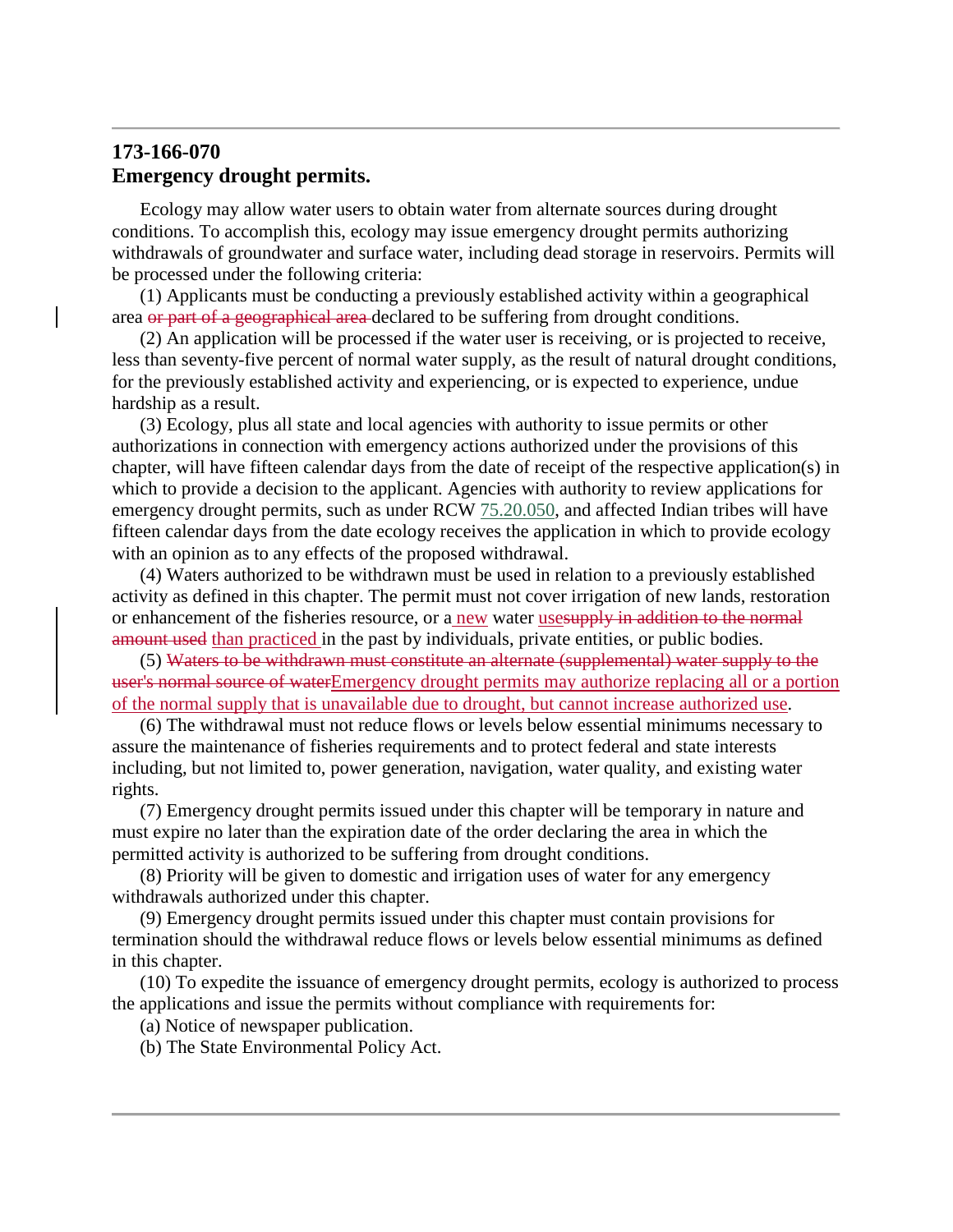# **173-166-080 Temporary transfers of water rights.**

(1) Ecology may approve emergency water right changes in order to effect a transfer of water between willing parties. Water right changes can include purpose of use, place of use, and point of diversion.

(2) Examples of possible water right transfers include, but are not limited to, the following situations:

(a) A water right holder may choose to reduce irrigated acreage and transfer the unused water to another water right holder whose normal water supply is decreased by drought conditions. The acreage irrigated with transferred water on the second parcel may not exceed the acreage reduction on the first parcel.

(b) A water right holder may transfer a water right from an out-of-stream use to an instream use.

(c) Municipalities or other public bodies may transfer water between one another.

(3) Requests for water right transfers will be processed under the following criteria:

(a) Applicants must be conducting a previously established activity within a geographical area or part of a geographical area declared to be suffering from drought conditions.

(b) An application for a water right transfer will be processed if the recipient water user is receiving, or is projected to receive, less than seventy-five percent of normal water supply, as the result of natural drought conditions, for the previously established activity-and experiencing, or is expected to experience, undue hardship as a result.

(c) All approvals by ecology for water right transfers under this chapter will be temporary in nature and will be for the purpose of alleviating drought conditions. These approvals must terminate no later than the expiration date of the order which declares the area to be suffering from drought conditions.

(d) Water right transfers between willing parties may be approved when an emergency exists only if such a transfer will not affect existing rights whatsoever, or reduce flows or levels below essential minimums, or adversely affect federal and state interests including, but not limited to, power generation, navigation, and water quality.

(e) Water rights may be transferred within areas declared to be suffering from drought conditions. Water rights may also be transferred from outside an area declared to be suffering from drought conditions into an area declared to be suffering from drought conditions, provided such a transfer of water is physically possible and is consistent with the provisions of RCW [90.03.380,](http://app.leg.wa.gov/RCW/default.aspx?cite=90.03.380) [90.03.390,](http://app.leg.wa.gov/RCW/default.aspx?cite=90.03.390) and [90.44.100.](http://app.leg.wa.gov/RCW/default.aspx?cite=90.44.100) Water rights will not be transferred from within an area declared to be suffering from drought conditions to outside that area.

(f) To expedite water transfers during drought conditions, ecology can approve temporary changes in water rights without compliance with requirements for:

(i) Notice of newspaper publication.

(ii) The State Environmental Policy Act.

(g) In those cases where temporary water transfers require court approval while general adjudication proceedings are ongoing, ecology will assist the court in coordination, maintaining communications, and providing technical assistance when requested.

(h) The temporary changing of a water right under this chapter will not be admissible as evidence in either supporting or contesting the validity of water claims in a general adjudication of water rights in the state of Washington.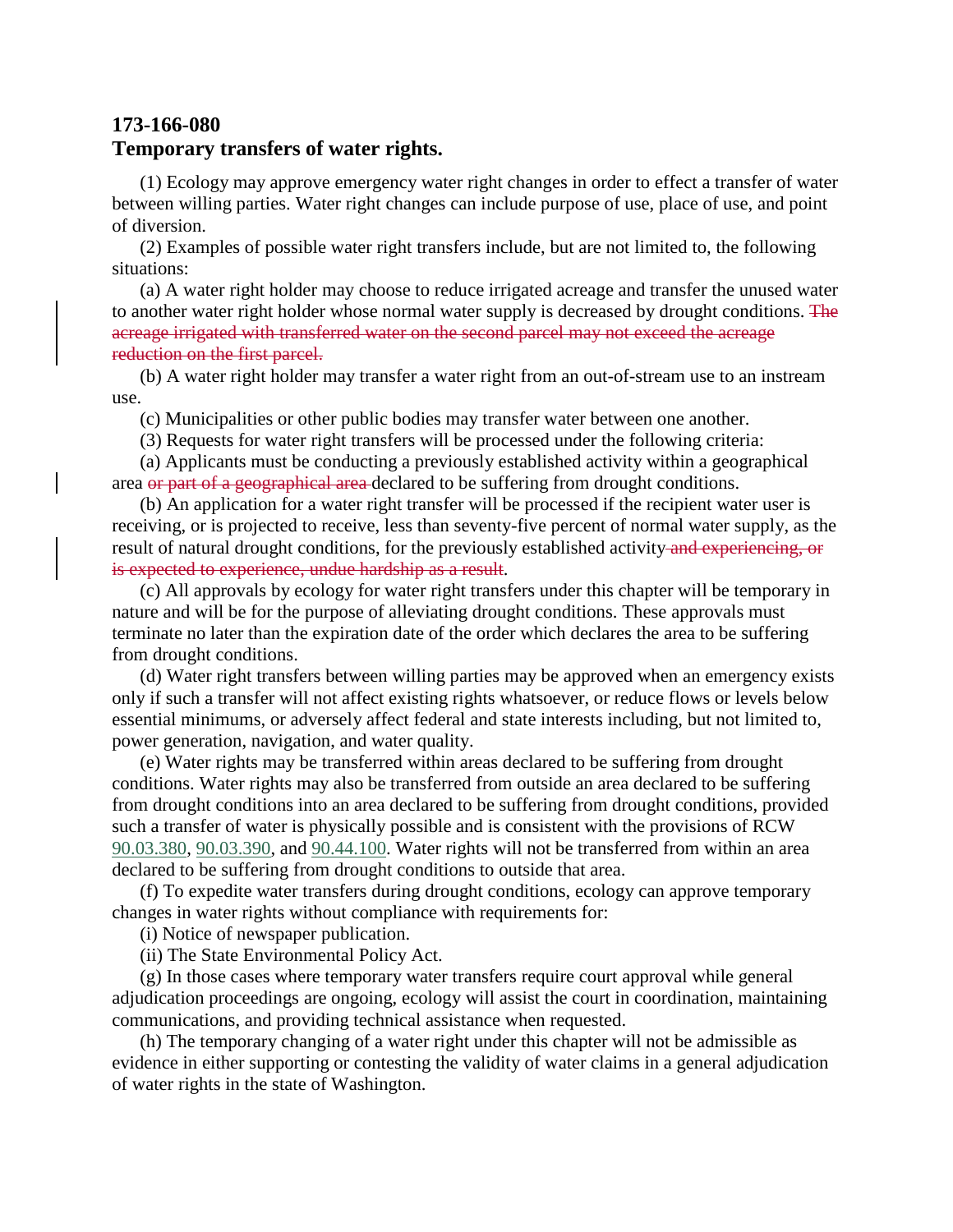(i) Ecology, plus all state and local agencies with authority to issue permits or other authorizations in connection with emergency actions authorized under the provisions of this chapter, will have fifteen calendar days from the date of receipt of the respective application(s) in which to provide a decision to the applicant. Agencies with authority to review applications for temporary water right transfers, such as under RCW [75.20.050,](http://app.leg.wa.gov/RCW/default.aspx?cite=75.20.050) and affected Indian tribes will have fifteen calendar days from the date ecology receives the application in which to provide ecology with an opinion as to any effects of the proposed transfer.

### **173-166-090**

#### **Funding assistance—General criteria.**

Ecology may provide funding assistance to public bodies for projects and measures designed to alleviate drought conditions relating to agricultural and fisheries survival. Funding is available from emergency agricultural water supply funds under RCW 43.83B.300. Funding assistance will be based upon the total funds available at the beginning of the current biennium. General criteria under which funds will be provided:

(1) Public bodies eligible to receive emergency funds are defined in RCW 43.83B.050 as ". . . the state of Washington, or any agency, political subdivision, taxing district, or municipal corporation thereof, an agency of the federal government, and those Indian tribes now or hereafter recognized as such by the federal government for participation in the federal land and water conservation program and which may constitutionally receive grants or loans from the state of Washington."

(2) The public body applying for emergency funds must be conducting the previously established activity for which they seek funding assistance within an area declared to be suffering from drought conditions as defined in WAC 173-166-030(2).

(3) The public body applying for emergency funds must be receiving, or be projected to receive, less than seventy-five percent of normal water supply, as the result of natural drought conditions, for the previously established activity for which they seek funding assistance and experiencing, or be expected to experience, undue hardship as a result.

(4) Funding assistance will be for planning, acquisition, construction, rehabilitation, and improvement of water supply facilities and for other appropriate measures to assure the survival of irrigated agriculture and the state's fisheries resource.

(5) Funding assistance will be available only for projects or measures undertaken in response to drought conditions which are beyond the normal scope of operations of the public body applying for emergency funds.

(6) No more than ten percent of total available funds will be allocated for nonagricultural drought relief purposes, including the preservation of the state's fisheries during a given biennium.

(7) Funding assistance may be in the form of a loan or a grant or a combination loan and grant.

(8) Loans, grants, or combination loans and grants may be used as matching funds in cases where federal, local, or other funds are also available.

(9) Emergency loans may be approved with a payback period not to exceed fifteen years, with the interest rate to be equal to the final discount rate established for one year U.S. Treasury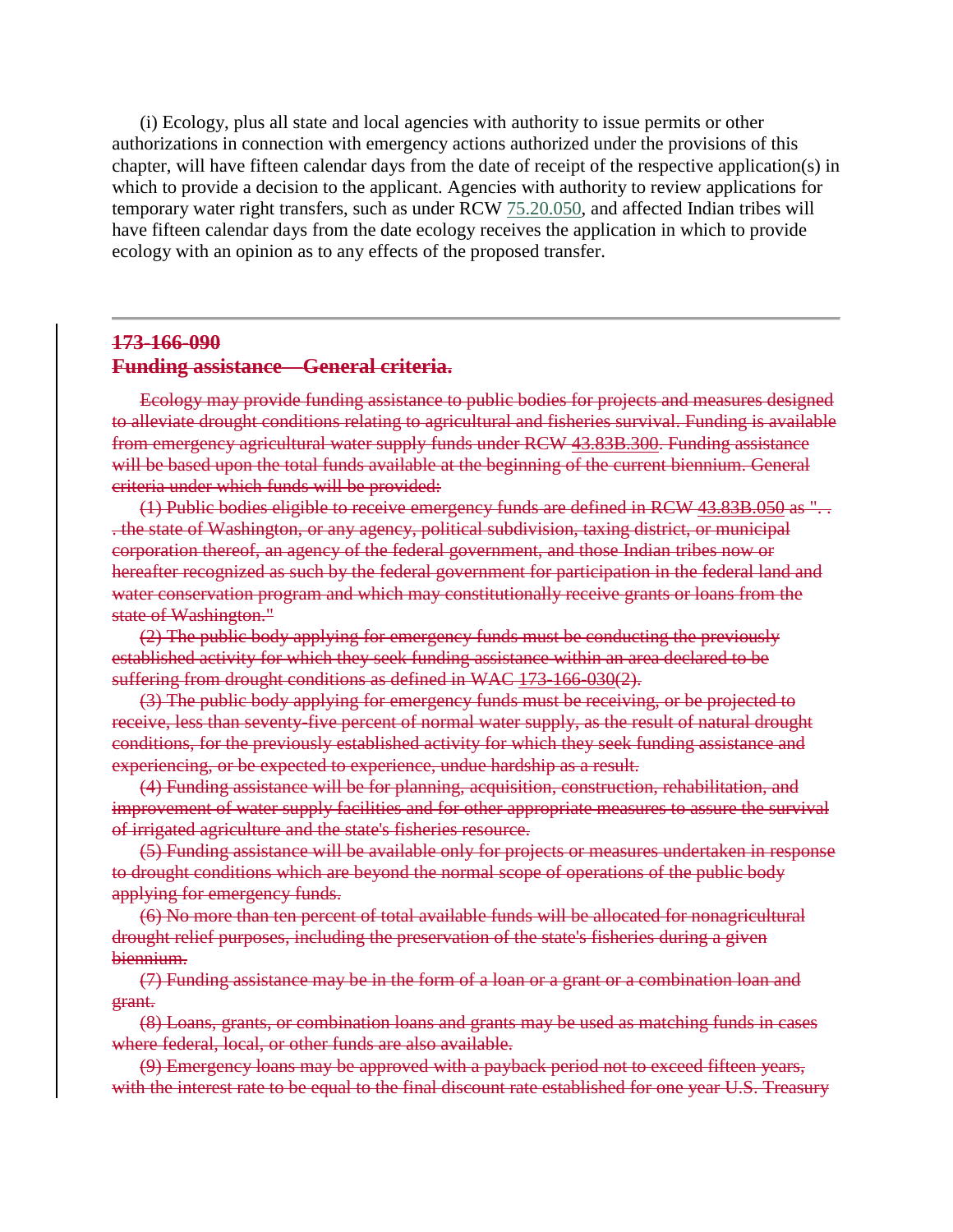Bills at the first auction following the beginning of the state fiscal year in which the loan is approved.

(10) Ecology, plus all state and local agencies that are affected by the proposed project or measure, in keeping with the emergency nature of these provisions, will process the respective application(s) and provide a decision(s) to the applicant in an expeditious manner.

(11) To expedite the implementation of drought relief projects and measures, ecology can approve funding assistance without compliance with requirements for:

(a) Notice of publication.

(b) The State Environmental Policy Act.

#### **173-166-100**

#### **Funding assistance—Agricultural criteria.**

(1) Funding assistance to alleviate drought conditions in irrigated agriculture will be provided under the following formula:

(a) No single entity will receive more than ten percent of the total funds available for drought relief.

(b) A loan may be made for up to ninety percent of total eligible project costs.

(c) A combination loan and grant may be made for up to one hundred percent of total eligible project costs.

(d) A grant or the grant portion of a combination loan and grant may be made for twenty percent of total eligible project costs if the public body being provided funds is within a geographical area declared to be suffering from drought conditions as defined in WAC 173-166-  $030(2)$ .

(e) The grant or grant portion of a combination loan and grant may be made for up to forty percent of total eligible project costs if the public body being provided funds is receiving, or is forecast to receive, fifty percent or less of normal seasonal water supplies.

(f) A grant or the grant portion of a combination loan and grant may be amended to increase the grant up to forty percent of eligible project costs if drought conditions as defined in this chapter change after a grant has been signed for twenty percent of eligible project costs, provided:

(i) That the grantee qualifies for the higher grant as defined in (e) of this subsection; and

(ii) That the original grant agreement has not been terminated or closed out.

(g) The grant or grant portion of a combination loan and grant, once signed by all parties, may not be reduced despite any subsequent improvement in water supply conditions.

(2) Eligibility conditions for each proposed agricultural project or measure are:

(a) The proposed project or measure must be within an area declared to be suffering from drought conditions as defined in WAC 173-166-030(2).

(b) The public body applying for emergency funds must be receiving, or be projected to receive, less than seventy-five percent of normal water supply and experiencing, or be expected to experience, undue hardship as a result for the previously established activity for which they seek funding assistance.

(c) The proposed project or measure must be for a beneficial use involving a previously established activity or purpose.

(d) The proposed project or measure must assist in alleviating a water shortage.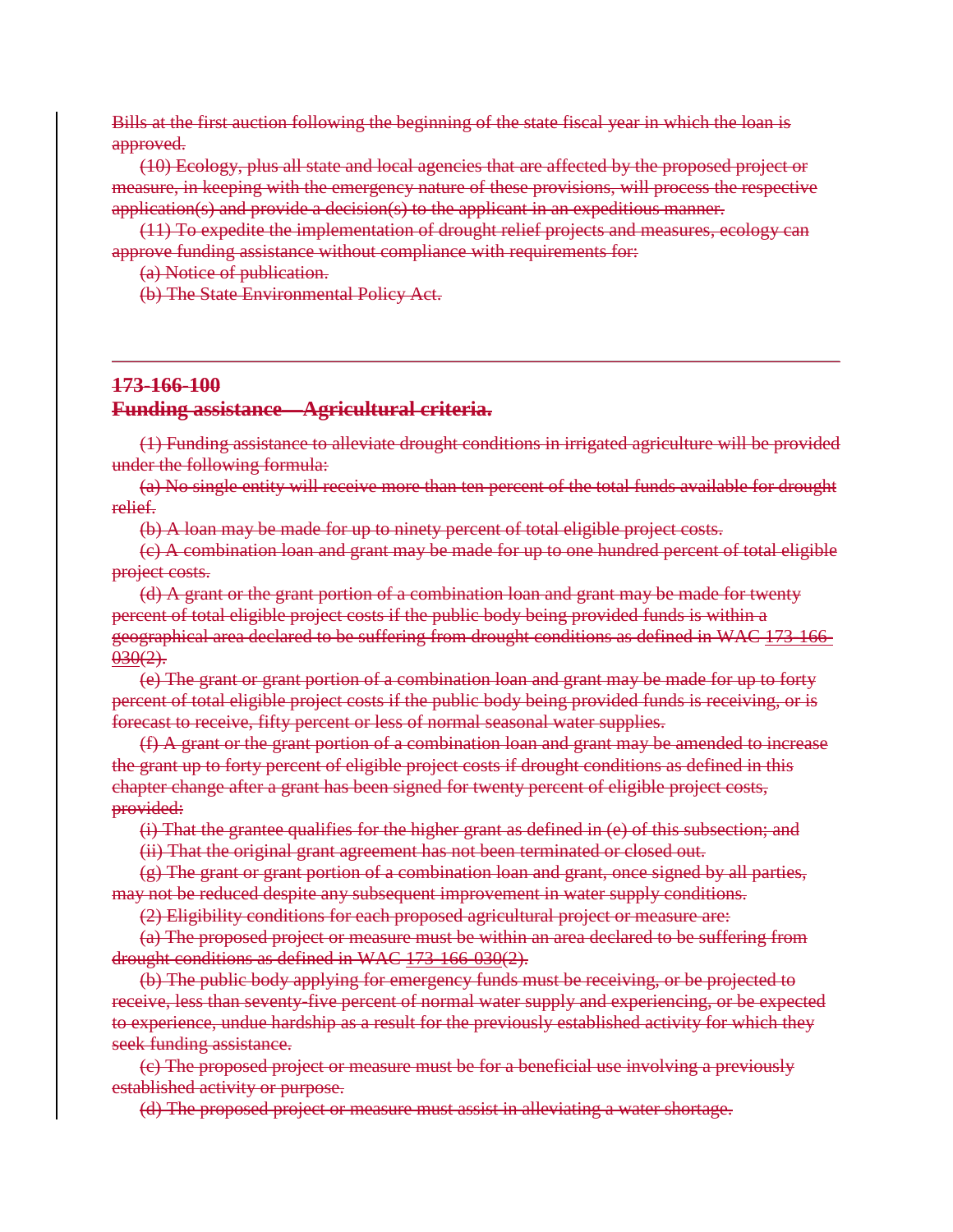(e) The public body receiving the loan must satisfy ecology as to its ability to repay the loan and complete the project or measure.

(f) Water derived from the project or measure must be put to beneficial use as a substitute for water not available because of a drought.

(g) Water derived from the project or measure must not be used to irrigate new lands.

(h) The proposed project or measure must not adversely affect existing rights, including both instream and out-of-stream rights.

(i) All required permits and approvals for the proposed project or measure must be obtained by the applicant prior to a loan or grant agreement being signed.

(3) Eligible projects that may be funded for drought relief of irrigated agriculture include, but are not limited to:

(a) Pumps and accessories.

(b) Discharge lines.

(c) Pipelines.

(d) Canals and laterals with control structures.

(e) Liners for leaky pipes and canals.

(f) Diversion structures.

(g) Reregulating reservoirs.

(h) Measuring devices.

(i) Wells with pumps and accessories.

(4) Eligible measures that may be funded include the means for implementing water conservation procedures, acquiring alternate water sources, or transferring water rights, provided that the proposed measure represents an additional cost to the applicant as the result of drought conditions, and not as a substitute for normal water supply costs.

(a) Types of eligible measures for implementing water conservation procedures include, but are not limited to:

(i) Irrigation scheduling programs and activities, including the necessary personnel to accomplish such activities.

(ii) Education programs.

(b) Types of eligible measures for acquiring alternate water sources or transferring water rights include, but are not limited to:

(i) Water leasing fees.

(ii) Repair costs.

(iii) Power costs.

(5) Priority will be given to those proposed agricultural projects and measures which:

(a) Need additional water supplies. Need will be measured by:

(i) The short-term and long-term effects that the water shortage would have on the applicant's crops in the absence of drought relief;

(ii) The capability and reliability of the proposed project or measure to provide an emergency water supply to the applicant;

(iii) The percent of water shortage expected for each applicant.

(b) Are the most effective in achieving long-term reductions (conservation) in water requirements and/or more efficient use of available supplies.

(c) Present no, or minimal, overall environmental impacts, including any detrimental effects to wetlands. Any such impacts should be identified to the best extent possible by the applicant at the time of application.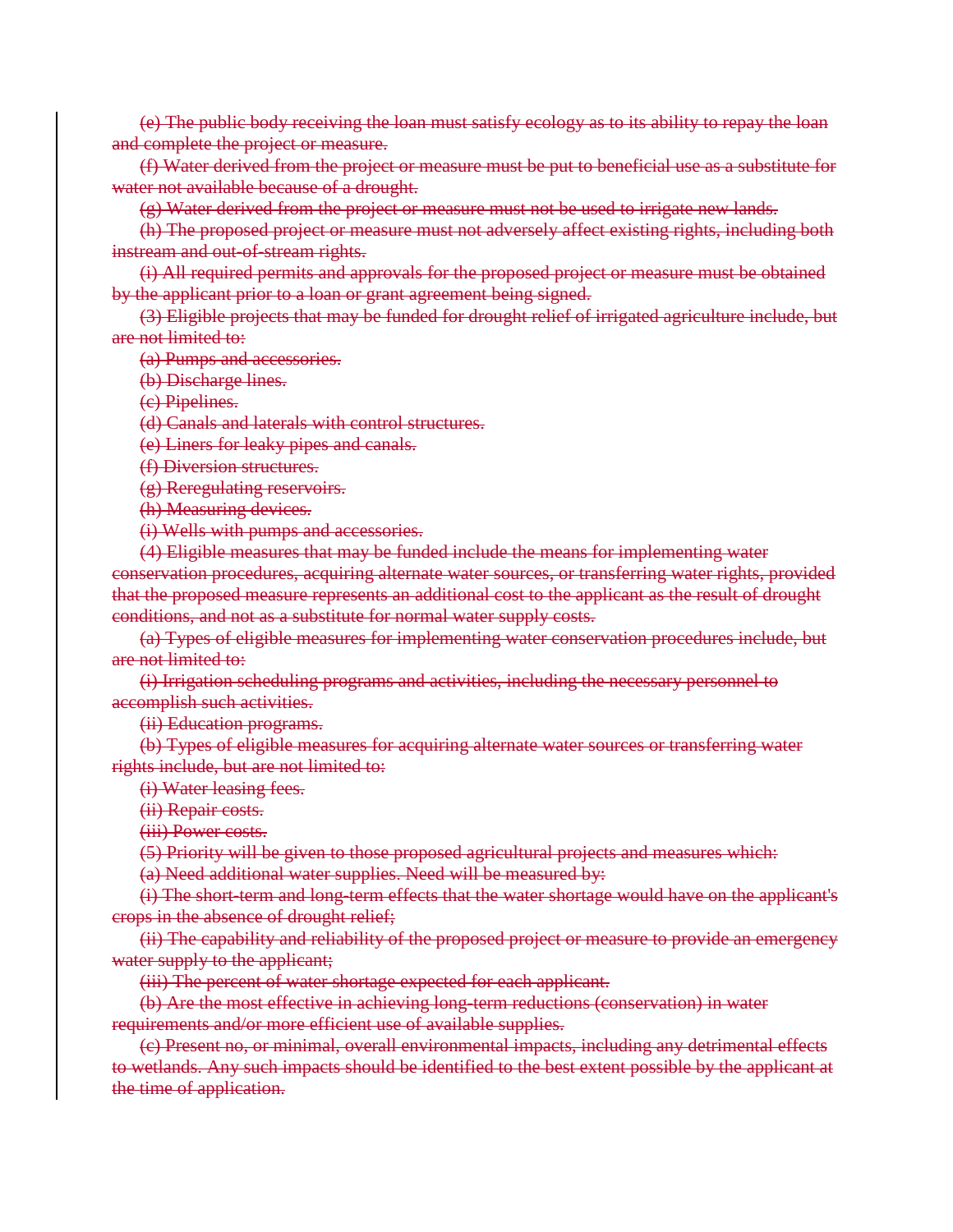(6) Preference will be given to those public bodies implementing water conservation plans, water system efficiency improvements, and other drought contingency actions in addition to the funding assistance applied for under this chapter.

### **173-166-110 Funding assistance—Fisheries criteria.**

(1) Ecology may provide funding assistance to alleviate drought conditions affecting the state's fisheries resource provided that no other capital budget funds are available for these purposes at the date of application, as verified by the office of financial management. Funding assistance will be based upon the following formula:

(a) A loan may be made for up to ninety percent of total eligible project costs.

(b) A combination loan and grant may be made for up to one hundred percent of total eligible project costs.

(c) A grant or the grant portion of a combination loan and grant may be made for twenty percent of total eligible project costs if the public body being provided funds is within a geographical area declared to be suffering from drought conditions as defined in WAC 173-166-  $030(2)$ .

(d) The grant or the grant portion of a combination loan and grant may be made for up to forty percent of total eligible project costs if the public body being provided funds is receiving, or is forecast to receive, fifty percent or less of normal seasonal water supplies.

(e) A grant or the grant portion of a combination loan and grant may be amended to increase the grant up to forty percent of eligible project costs if drought conditions as defined in this chapter change after a grant has been signed for twenty percent of eligible project costs, provided:

(i) That the grantee qualifies for the higher grant as defined in (d) of this subsection; and

(ii) That the original grant agreement has not been terminated or closed out.

(f) The grant or grant portion of a combination loan and grant, once signed by all parties, may not be reduced despite any subsequent improvement in water supply conditions.

(g) No more than ten percent of total funds available at the beginning of the current biennium will be allocated for nonagricultural drought relief purposes, including the preservation of the state's fisheries, during that biennium.

(2) Eligibility conditions for each proposed fisheries project are:

(a) The project lies within a geographic area declared to be suffering from drought conditions.

(b) The proposed project must assist in alleviating the water shortage.

(c) Water from the proposed project must be put to beneficial use as a substitute for water not available because of the drought.

(d) Water derived from projects that are provided funding assistance must not be used to restore or enhance the fisheries resource.

(3) Eligible projects that may be funded for the protection of fish culture at hatcheries from drought conditions include, but are not limited to:

(a) Purchase and installation of water-reuse pumps.

(b) Modifying hatchery outlet structures.

(c) Modifying stream channels adjacent to a hatchery to assure passage to the holding pond.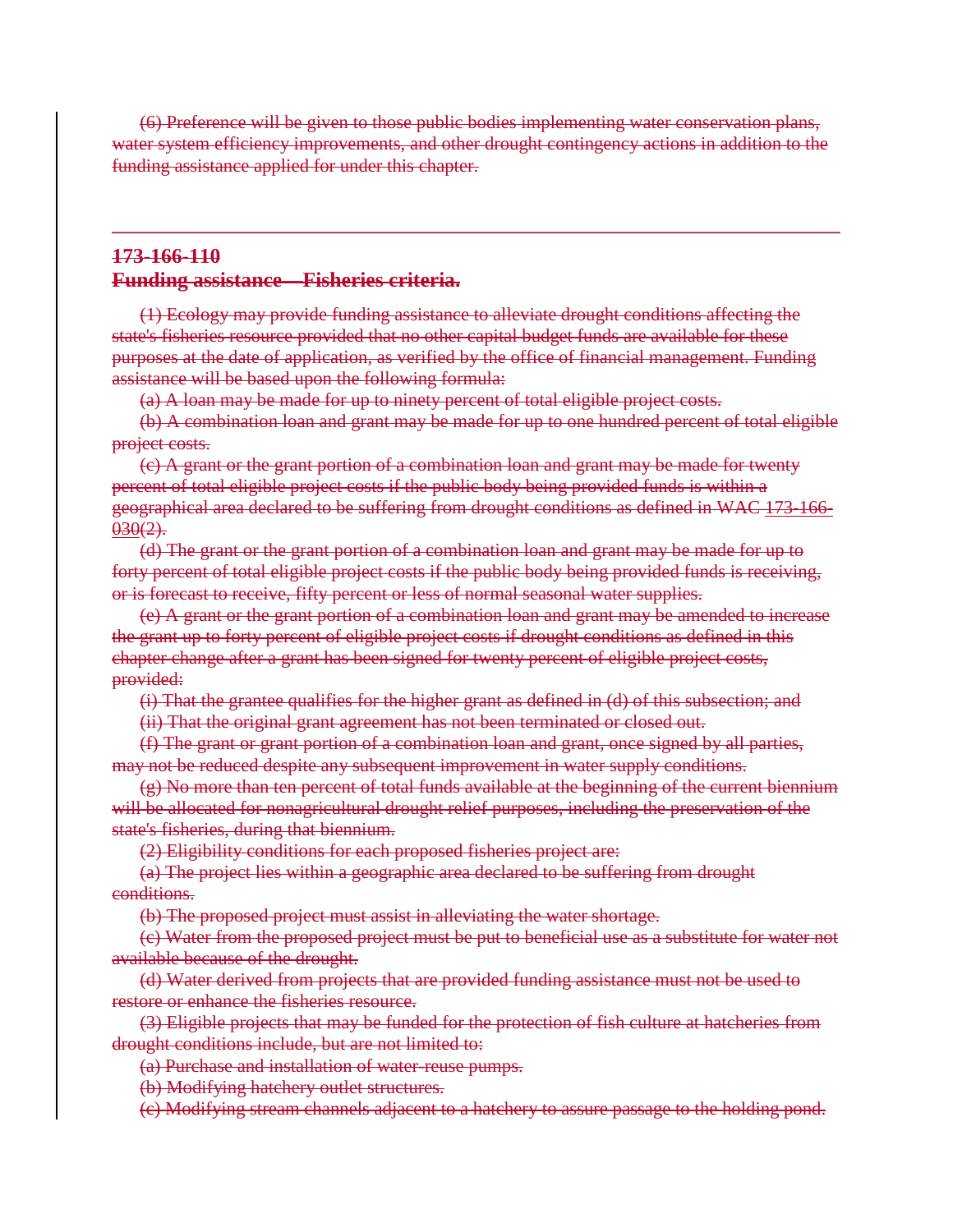(d) Provision and maintenance of oxygen levels in offsite holding ponds by purchase and installation of bottle gas (using air stones), or oxygen generation systems, or mechanical aeration.

(4) Eligible projects that may be funded to protect instream fish habitat from drought conditions include, but are not limited to:

(a) Augmentation of instream flows through transfers of diversionary surface and groundwater rights.

(b) Augmentation of instream flows through temporary withdrawals of groundwaters.

(c) Stream channel modification such as trenching, sandbagging, or berming to protect spawning gravels.

(5) Eligible projects that may be funded to optimize fish survival during drought conditions include, but are not limited to:

(a) Capture and relocation of stranded fish.

(b) Stream channel modification such as trenching, sandbagging, or berming to provide migratory channels for fish passage.

(6) The departments of fisheries and wildlife, plus any potentially affected Indian tribes, will be consulted to verify eligibility, needs, and nature of all proposed fisheries projects and measures.

(7) Preference will be given to those public bodies implementing water conservation plans, water system efficiency improvements, and other drought contingency actions in addition to the funding assistance applied for under this chapter.

## **173-166-120 Requests for drought relief—Contacts—Applications.**

(1) Information regarding implementation of this chapter, and applications for emergency drought permits, water right transfers, and/or funding assistance can be obtained from the ecology headquarters office, water resources program, or from any of the four ecology regional offices. Ecology regional offices are located in Redmond, Spokane, Tumwater, and Yakima.

(2) Copies of statutes and regulations cited in this chapter may be obtained from the ecology headquarters office in Olympia.

(3) Ecology actions pertaining to the determination of which areas are suffering from drought conditions, the issuance of orders declaring areas to be suffering from drought conditions, plus any actions concerning protests of such declarations or petitions for consideration for such a designation will be conducted by the ecology headquarters office, water resources program.

(4) Ecology actions pertaining to emergency drought permits and water right transfers will be conducted by the appropriate ecology regional office.

(5) The ecology headquarters office, water resources program, will administer funding assistance and manage the drought relief program in accordance with the provisions of this chapter.